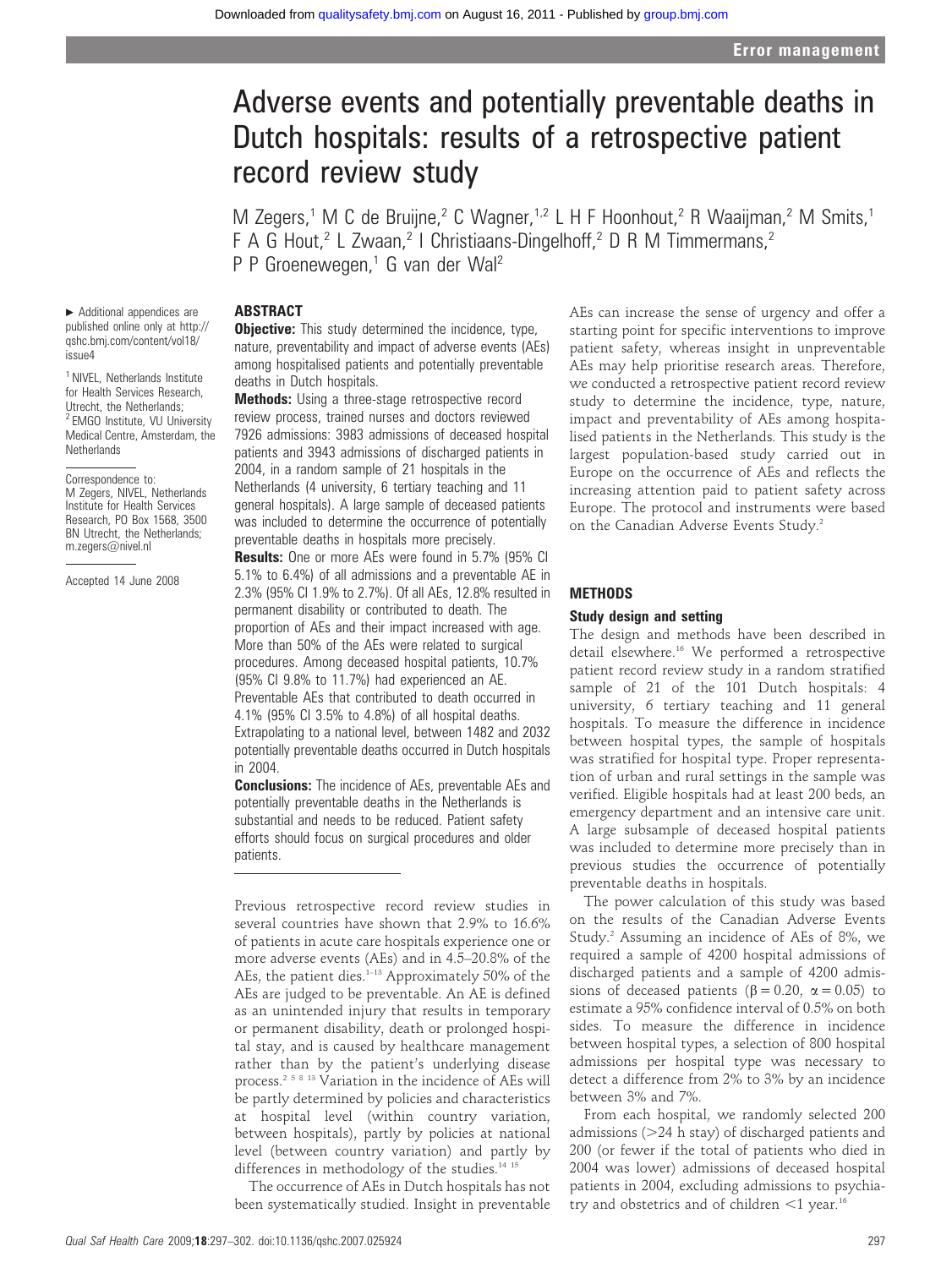# Box 1 Definitions and outcome measures<sup>16</sup>

#### Adverse event determination

AE determination was based on the presence of three criteria:

- 1. an unintended (physical and/or mental) injury, which
- 2. resulted in temporary or permanent disability, death or prolongation of hospital stay, and was
- 3. caused by healthcare management rather than the patient's disease.

To determine whether the injury was caused by healthcare management or the disease process (criterion 3) a six-point scale was used:

- 1. (Virtually) no evidence for management causation
- 2. Slight to modest evidence of management causation
- 3. Management causation not likely (less than 50/50, but ''close call'')
- 4. Management causation more likely (more than 50/50, but ''close call'')
- 5. Moderate to strong evidence of management causation
- 6. (Virtually) certain evidence of management causation

Causation scores of 4–6 were classified as AEs.

#### Timing of AEs

The index hospital admission was the admission sampled. AEs were included if they occurred during the index admission and were detected during or within 12 months after the index admission. AEs were also included if they were related to hospital admissions in the same hospital in the 12 months preceding the index admission, but were not detected until the index admission.

### **Preventability**

The degree of preventability of AEs was measured on a six-point scale, grouped into three categories:

- $\triangleright$  No preventability
- 1. (Virtually) no evidence for preventability
- $\blacktriangleright$  Low preventability
- 2. Slight to modest evidence of preventability
- 3. Preventability not quite likely (less than 50/50, but ''close call'')
- $\blacktriangleright$  High preventability
- 4. Preventability more than likely (more than 50/50, but ''close call'')
- 5. Strong evidence of preventability
- 6. (Virtually) certain evidence of preventability

AEs with a preventability score of 4–6 were defined as preventable AEs.

### Potentially preventable hospital deaths

Potentially preventable hospital deaths were defined as highly preventable AEs which contributed to death during the hospital admission. The adjective ''potentially'' is used because of the multifactorial nature of hospital deaths and the retrospective assessment of causality.

#### Life expectancy

The doctor reviewers estimated the life expectancy of the deceased patients for the situation that the hospital admission would have evolved without an AE, taking into account the health status of the patient as described in the patient records and using their professional judgement.

# Review of patient records

The nursing, medical and, if available, outpatient record of the sampled admissions were reviewed by 66 trained nurses and 55 trained doctors in a three-stage review process between August 2005 and October 2006. In the first stage, a nurse screened the records by using 18 screening criteria indicating potential AEs (see online appendix A). In the second stage, two doctors independently reviewed the records with one or more positive screening criteria. Based on a standardised procedure they determined presence, nature, impact, clinical process and degree of preventability of the AEs. Also the life expectancy in case the AE had not occurred was estimated for deceased patients with AEs (box 1). If there was disagreement about the presence and/or preventability of an AE between the two doctors' reviews, they undertook a consensus procedure (stage 3). If they could not reach a consensus, a third trained doctor reviewer gave the final judgement.<sup>16</sup>

# Reliability study

To assess the reliability of the first stage of the record review process, a random sample of 415 records was independently

reviewed by a second nurse. To assess the reliability of the final judgement (including any consensus and third review if applicable) of the doctors' review, a random sample of 119 records was reviewed by a second pair of doctors.16

# Statistical analysis

We calculated the national weighted incidence of AEs and preventable AEs in Dutch hospitals with 95% confidence intervals, corrected for the over-representation of patients admitted to a university hospital and for the over-representation of patients who died in hospital, using the ''complex sample'' option in SPSS V14.0. The sample weight was the inverse of the probability of being included in the sample owing to the sample design. It was calculated as  $N/n$ , where  $N =$  the number of elements in the population and  $n =$  the number of elements in the sample (see online appendix B). After weighting for the sampling frame, the total study sample (discharged and deceased patients) and the subsample of deceased patients were representative for the Dutch population of hospitalised patients and for the Dutch population of deceased hospital patients,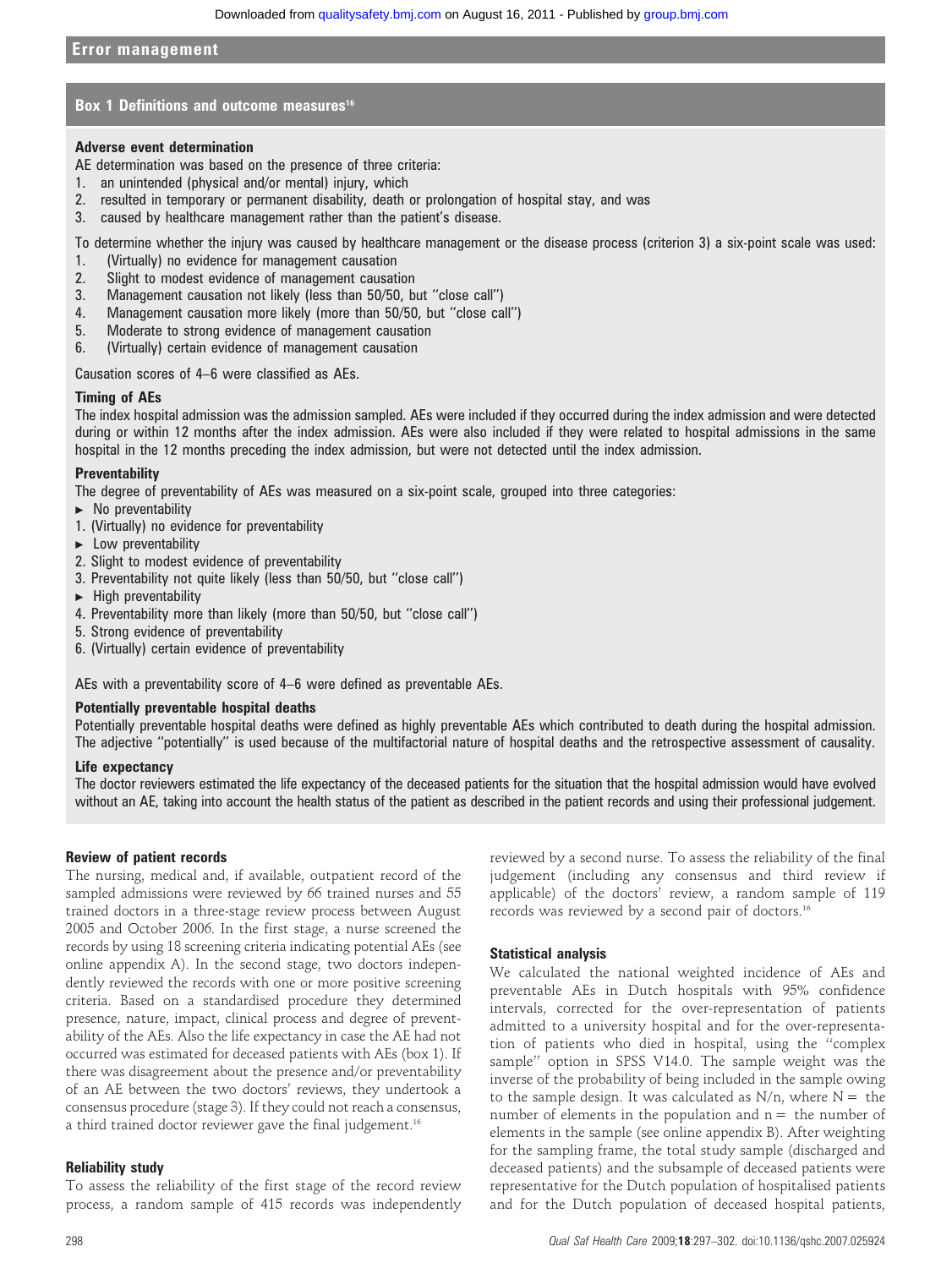Figure 1 Flowchart of the review process. \*Records were considered not available when the nursing and/or medical record of the index admission was missing or because the patient was hospitalised during the study. For one hospital, only the records of hospital deaths were included because of hospitalrelated logistical reasons. Records were considered inadequate if they: did not comply with the selection criteria; contained inadequate and/or incomplete documentation for AE determination; were sampled twice or wrongly; or the admission was too short (patient came with cardiac arrest to the emergency department or outpatient resuscitation). {Patient was hospitalised during the study; inadequate and/or incomplete patient record documentation; did not comply with the selection criteria; sampled twice; incomplete record review.



respectively (see online appendix C). The characteristics of the AEs, such as disability and classification, and patient and admission characteristics were also assessed using weights to adjust for the sampling frame. The analysis for the subsample of deceased patients was only weighted for the over-representation of patients admitted to a university hospital.

The inter-rater agreement of the review process between nurses for finding screening criteria and for the determination of

|  | Table 1 Weighted incidence of adverse events (AEs) in patients admitted to Dutch hospitals in 2004 by hospital type, both for the total sample |  |  |  |  |  |  |  |
|--|------------------------------------------------------------------------------------------------------------------------------------------------|--|--|--|--|--|--|--|
|  | (discharged patients and deceased patients) and for the subgroup of deceased patients                                                          |  |  |  |  |  |  |  |

|                                                                                                   | <b>Hospital type</b> |                          |                             |                       |  |  |  |
|---------------------------------------------------------------------------------------------------|----------------------|--------------------------|-----------------------------|-----------------------|--|--|--|
|                                                                                                   | <b>University</b>    | <b>Tertiary teaching</b> | General                     | <b>Total sample</b>   |  |  |  |
| Total sample* $(n = 7926)$                                                                        |                      |                          |                             |                       |  |  |  |
| No of records reviewed                                                                            | 1378                 | 2342                     | 4206                        | 7926                  |  |  |  |
| No of records with AEs                                                                            | 171                  | 187                      | 305                         | 663                   |  |  |  |
| Weighted AE incidence, % (95% CI)                                                                 | $7.6$ (5.9 to 9.8)   | $6.7$ (5.5 to 8.1)       | 4.8 $(4.1 \text{ to } 5.7)$ | $5.7$ (5.1 to 6.4)    |  |  |  |
| No of records with preventable AEs                                                                | 37                   | 90                       | 156                         | 283                   |  |  |  |
| Weighted preventable AE incidence, % (95% CI)                                                     | $1.6$ (0.9 to 2.9)   | $2.8$ (2.1 to $3.8$ )    | $2.2$ (1.7 to $2.8$ )       | $2.3$ (1.9 to 2.7)    |  |  |  |
| Deceased patients $(n = 3983)$                                                                    |                      |                          |                             |                       |  |  |  |
| No of records reviewed                                                                            | 780                  | 1155                     | 2048                        | 3983                  |  |  |  |
| No of records with AEs                                                                            | 129                  | 110                      | 208                         | 447                   |  |  |  |
| Weighted AE incidence, % (95% CI)                                                                 | 16.5 (14.1 to 19.3)  | $9.5$ (8.0 to 11.4)      | 10.2 (8.9 to 11.5)          | 10.7 (9.8 to 11.7)    |  |  |  |
| No of records with preventable AEs                                                                | 28                   | 58                       | 114                         | 200                   |  |  |  |
| Weighted preventable AE incidence, % (95% CI)                                                     | $3.6$ (2.5 to 5.2)   | $5.0$ (3.9 to 6.4)       | 5.6 $(4.7 \text{ to } 6.6)$ | $5.2$ (4.5 to $5.9$ ) |  |  |  |
| No of records with preventable AEs that contributed<br>to the death of the patient                | 19                   | 48                       | 90                          | 157                   |  |  |  |
| Weighted incidence of preventable AEs that contributed<br>to the death of the patient, % (95% CI) | $2.4$ (1.6 to 3.8)   | $4.2$ (3.1 to 5.5)       | $4.4$ (3.6 to 5.4)          | $4.1$ (3.5 to 4.8)    |  |  |  |

\*Incidence rates and 95% CIs were weighted for oversampling of deceased patients and of patients admitted to a university hospital.

{Incidence rates and 95% CIs were weighted for oversampling of deceased patients admitted to a university hospital.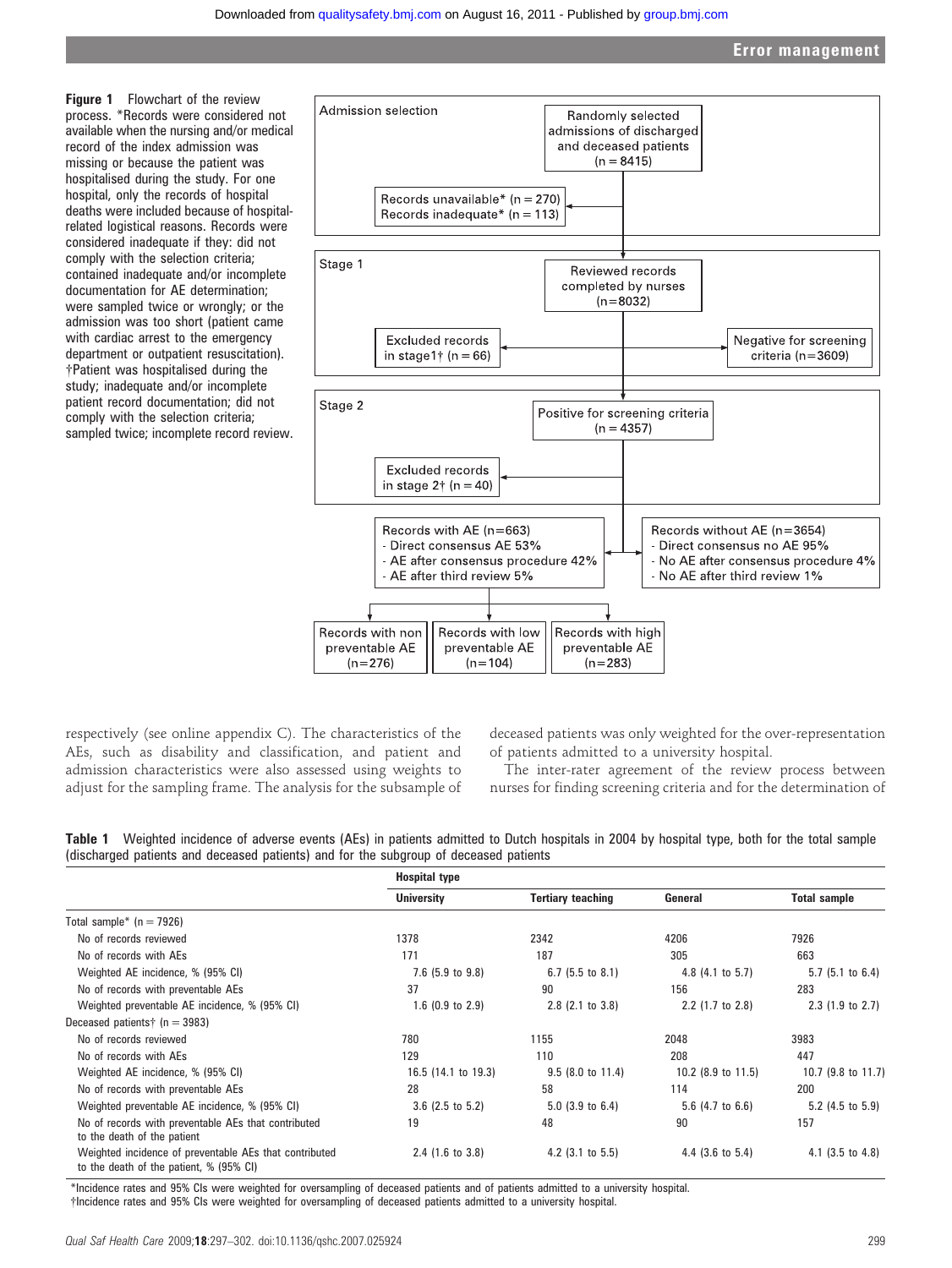Table 2 Adverse events (AEs) by admission department: number of reviewed admissions, weighted AE incidence per department and proportion of AEs that were preventable

| <b>Admission department</b> | No of<br>reviewed<br>admissions<br>$(N = 7926)$ | Incidence of AEs<br>$(%)^*$ | <b>Preventable</b><br>AEs (%)* |
|-----------------------------|-------------------------------------------------|-----------------------------|--------------------------------|
| Surgical                    |                                                 |                             |                                |
| Neurosurgery                | 116                                             | 9.5                         | 15.4                           |
| Urology                     | 221                                             | 7.8                         | 32.0                           |
| Surgery                     | 1443                                            | 7.7                         | 40.1                           |
| Ophthalmology               | 51                                              | 5.8                         | 40.0                           |
| Ear, nose and throat        | 198                                             | 5.2                         | 22.2                           |
| Orthopaedics                | 496                                             | 5.1                         | 52.4                           |
| Gynaecology                 | 135                                             | 4.7                         | 50.0                           |
| Total                       | 2660                                            | 6.8<br>(95% CI 5.7 to 7.8)  | 39.5                           |
| Non-surgical                |                                                 |                             |                                |
| Intensive care              | 373                                             | 9.4                         | 50.0                           |
| Internal medicine           | 1950                                            | 5.4                         | 25.7                           |
| Cardiology                  | 1165                                            | 4.9                         | 32.7                           |
| Lung diseases               | 787                                             | 5.4                         | 71.0                           |
| Neurology                   | 767                                             | 3.6                         | 61.9                           |
| Paediatrics                 | 142                                             | 1.6                         | 50.0                           |
| Other medical               | 82                                              | NA.                         | NA                             |
| Total                       | 5266                                            | 4.8<br>(95% CI 4.1 to 5.7)  | 40.3                           |

NA, not applicable

\*Percentages were weighted for oversampling of deceased patients and of patients admitted to a university hospital.

AEs and their preventability between two pairs of doctors was expressed as a k statistic with 95% confidence intervals and as a percentage of records for which there was agreement.

# RESULTS

# Incidence of AEs among hospitalised patients

Of the 8415 sampled records, 8032 were eligible for a first-stage review (screening success rate was 95%) (fig 1). In 54% of these records one or more screening criteria were identified (appendix A). In the second stage, the reviewing doctors identified 744 AEs in 663 hospital admissions. In 70 hospital admissions (10.6% of 663), two or more AEs were found. In all, 504 AEs were found in 447 deceased and 240 AEs in 216 discharged patients. After weighing for the sampling frame, the national incidence of AEs among hospitalised patients was 5.7% (95% CI 5.1% to 6.4%) and the incidence of preventable AEs was 2.3% (95% CI 1.9% to 2.7%) (table 1).

Incidence rates of AEs were significantly higher in university hospitals than in general hospitals ( $p<0.001$ ). Although not statistically significant, the incidence of preventable AEs was lower in university hospitals compared with the other types of hospital.

Of 744 AEs, 39.6% were considered preventable. More than half of all AEs (56.8%) resulted in no or minimal physical impairment or disability. However, 5.0% resulted in permanent disability and 7.8% contributed to death. The incidence of AEs was higher in surgical departments than in non-surgical departments (table 2).

A quarter of all AEs occurred in the previous 12 months and were detected in the index admission in the same hospital. The majority of AEs (63%) occurred and were detected during the index admission, whereas 12% occurred during the index admission and were detected within 12 months after the index admission.

More than half (54%) of all AEs were related to surgical procedures. Almost all AEs related to the diagnostic process were highly preventable and 23% contributed to death (table 3). The proportion of AEs, preventable AEs and degree of disability increased with age (table 4).

Table 3 Adverse events (AEs) by clinical process and proportions judged preventable, leading to permanent disability (excluding death) and contributed to death

| <b>Classification</b>                                                                      | No of<br><b>AEs</b> | <b>Distribution of</b><br><b>AEs</b><br>$\text{(column } %^{\ast}\text{))}$ | <b>Preventable</b><br>(row $\%^*$ ) | <b>Permanent</b><br>disability<br>$(row %^*)$ | <b>Deaths</b><br>$(row %*)$ |
|--------------------------------------------------------------------------------------------|---------------------|-----------------------------------------------------------------------------|-------------------------------------|-----------------------------------------------|-----------------------------|
| Surgery (events related to an operation or occurring within 30 days after an operation)    | 297                 | 54.2                                                                        | 34.4                                | 4.0                                           | 5.1                         |
| Drug/fluid (eg, side effects, allergic reactions, anaphylaxis)                             | 157                 | 15.3                                                                        | 31.2                                | 2.6                                           | 10.5                        |
| Medical procedure (eq. central catheters, endoscopies, pacemakers, intervention radiology) | 135                 | 17.0                                                                        | 27.9                                | 9.3                                           | 7.0                         |
| Diagnostic (eg, missed, delayed or inappropriate diagnostic process)                       | 80                  | 6.3                                                                         | 84.4                                | 12.9                                          | 22.6                        |
| Other clinical management (including nursing care and allied healthcare)                   | 56                  | 3.7                                                                         | 78.9                                | 0                                             | 15.8                        |
| Discharge (eg, inappropriate discharge)                                                    | 4                   | $\overline{.4}$                                                             | 100.0                               | 0                                             |                             |
| Other (eq, fall)                                                                           | 15                  | 2.1                                                                         | 81.8                                | 0                                             | 9.1                         |
| Total                                                                                      | 744                 | 100.0                                                                       | 39.6                                | 5.0                                           | 7.8                         |

\*Percentages were weighted for oversampling of deceased patients and of patients admitted to a university hospital.

| <b>Table 4</b> Adverse events (AEs) by age: number of reviewed admissions, number of admissions with an AE |  |  |  |  |  |  |  |
|------------------------------------------------------------------------------------------------------------|--|--|--|--|--|--|--|
| and proportions judged preventable, contributed to permanent disability (excluding death) and death        |  |  |  |  |  |  |  |

| Age          | No of reviewed<br>admissions | No of admissions<br>with AE(s) | Percentage<br>of AEst | <b>Preventable</b><br>(row % <sup>†</sup> ) | <b>Permanent disability</b><br>(row $\%\dagger$ ) | <b>Deaths</b><br>(row % <sup>†</sup> ) |
|--------------|------------------------------|--------------------------------|-----------------------|---------------------------------------------|---------------------------------------------------|----------------------------------------|
| $1 - 18$     | 330                          |                                | 1.7                   | 20.0                                        |                                                   |                                        |
| $19 - 40$    | 660                          | 38                             | 5.0                   | 40.0                                        | 7.4                                               | 1.9                                    |
| $41 - 65$    | 2332                         | 180                            | 5.5                   | 37.5                                        | 2.4                                               | 4.3                                    |
| $66 - 79$    | 2582                         | 250                            | 6.1                   | 39.9                                        | 4.3                                               | 12.3                                   |
| $80 +$       | 2013                         | 188                            | 8.2                   | 46.2                                        | 9.8                                               | 15.2                                   |
| <b>Total</b> | 7917*                        | 663                            | 5.7                   | 39.9                                        | 5.0                                               | 8.6                                    |

\*Date of birth was missing for nine patients.

{Percentages were weighted for oversampling of deceased patients and of patients admitted to a university hospital.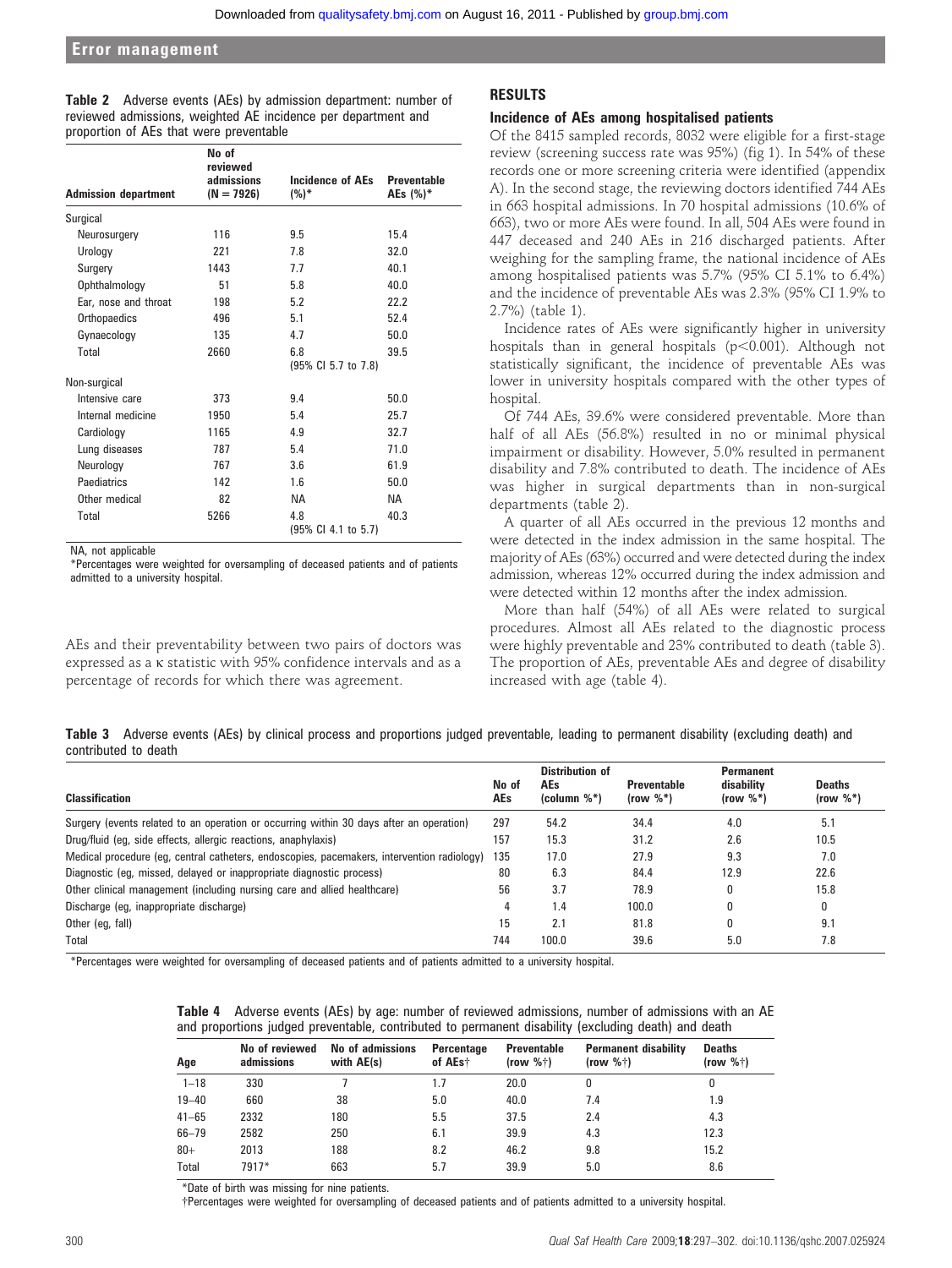Table 5 Estimated life expectancy of deceased patients with adverse events (AEs), preventable AEs and potentially preventable AEs that were associated with death

| Life expectancy     | <b>Distribution AEs</b><br>$\text{(column } %$ | <b>Preventable AEs</b><br>$\text{(column } %$ | <b>Potentially</b><br>preventable deaths<br>(column %*) |
|---------------------|------------------------------------------------|-----------------------------------------------|---------------------------------------------------------|
| Some days           | 2.3                                            | 1.5                                           | 0.6                                                     |
| Some weeks          | 9.2                                            | 6.3                                           | 4.9                                                     |
| Some months         | 14.3                                           | 11.2                                          | 9.2                                                     |
| $6-12$ months       | 23.5                                           | 24.9                                          | 26.4                                                    |
| $1-5$ years         | 24.4                                           | 28.3                                          | 31.3                                                    |
| $5-10$ years        | 10.6                                           | 10.7                                          | 12.3                                                    |
| $10-20$ years       | 2.6                                            | 1.5                                           | 1.8                                                     |
| More than 20 years  | 1.6                                            | 3.4                                           | 3.7                                                     |
| Unable to determine | 10.8                                           | 11.2                                          | 8.6                                                     |
| Missing, NA         | 0.7                                            | 1.0                                           | 1.2                                                     |
| Total               | 100                                            | 100                                           | 100                                                     |

NA, Not of application

\*Percentages were weighted for oversampling of deceased patients admitted to a university hospital.

# Incidence of AEs among deceased patients

The incidence of AEs and preventable AEs in the subsample of deceased patients was 10.7% (95% CI 9.8% to 11.7%) and 5.2% (95% CI 4.5% to 5.9%), respectively (table 1). The incidence of preventable AEs contributing to death among deceased patients was 4.1% (95% CI 3.5% to 4.8%). In 2004, 42 329 patients died in Dutch hospitals, amounting to 1735 (95% CI 1482 to 2032) potentially preventable hospital deaths.

Compared with the total hospital population, AEs among deceased patients were more often preventable (47.7% vs 39.6%) and were more often related to the diagnostic process (14.8% vs 6.3%). Almost half (49.1%) of the deceased patients with a potentially preventable AE that contributed to death had an estimated potential life expectancy of more than 1 year had the potentially preventable AE not have occurred. In 11% of the cases the life expectancy could not be determined (table 5).

#### Agreement between reviewers

The reliability of the assessment of screening criteria by nurses was good (k 0.62; 95% CI 0.54 to 0.69; 82% agreement). The reliability of determination of AEs was only fair ( $\kappa$  0.25; 95% CI 0.05 to 0.45; 76% agreement), and it was moderate for determination of preventability of AEs (k 0.40; 95% CI 0.07 to 0.73; 70% agreement).

# **DISCUSSION**

The present study found that in 5.7% of all Dutch hospital admissions one or more AEs occurred of which 39.6% were preventable. Of all AEs, 12.6% resulted in permanent disability or contributed to death. More than half of the AEs were related to surgical procedures; the proportion of (preventable) AEs and their impact increased with age. Among deceased patients, 10.7% had experienced an AE, and in 4.1% a preventable AE contributed to death, amounting to 1735 potentially preventable hospital deaths in the Netherlands in 2004.

More AEs, but fewer preventable AEs, occurred in university hospitals than in tertiary teaching and general hospitals. Tertiary teaching hospitals in the Netherlands provide highly specialised care and train doctors in collaboration with university hospitals. The level of care given is between that given in a university hospital and in a general hospital. Generally, university hospitals and to some extent tertiary teaching hospitals treat more complex patients with more complex care.17 This may explain the higher incidence rate of AEs with lower preventability in university hospitals. The higher proportion of AEs among older patients may be explained primarily by the clinical complexity of their care rather than an age-based discrimination.<sup>18</sup>

The incidence of AEs in the Netherlands is substantial, although at the lower end of the range of results from previous retrospective patient record studies; lower incidence rates were reported only in the USA (table 6). However, these studies assessed negligence rather than preventability, which on the one hand may have led to a more defensive assessment. The

|  | Table 6 Retrospective record review studies on the occurrence of (preventable) AEs of hospitalised patients between 1984 and 2005 |  |  |  |  |  |  |  |  |  |  |
|--|-----------------------------------------------------------------------------------------------------------------------------------|--|--|--|--|--|--|--|--|--|--|
|--|-----------------------------------------------------------------------------------------------------------------------------------|--|--|--|--|--|--|--|--|--|--|

| Study                             | Setting                                                                                   | Admissions with $\geq 1$<br>AE*<br>$% (95\% CI)$ | AEs that were<br>preventable <sup>†</sup><br>$% (95\% CI)$ | AEs that were<br>associated with<br>death<br>$% (95\% CI)$ | <b>Admissions associated</b><br>with potentially<br>preventable death (%) |
|-----------------------------------|-------------------------------------------------------------------------------------------|--------------------------------------------------|------------------------------------------------------------|------------------------------------------------------------|---------------------------------------------------------------------------|
| Present study                     | 21 Dutch hospitals, 7926 hospital admissions (2004)                                       | $5.7$ (5.1 to 6.4)                               | 39.6                                                       | 7.6                                                        | 0.12                                                                      |
| Andres et al <sup>19</sup>        | 24 Spanish hospitals, 5624 hospital admissions (2005)                                     | 8.4 (7.7 to 9.1)                                 | 42.6                                                       | 4.4                                                        | $0.19$ **                                                                 |
| Michel et al <sup>8</sup>         | 7 hospitals in France, 778 hospital admissions (2002)                                     | 14.5                                             | 27.6                                                       | <b>NR</b>                                                  | <b>NR</b>                                                                 |
| Schioler et $al^{10}$             | 17 hospitals in Denmark, 1097 hospital admissions (2001)                                  | 9.0                                              | 40.4                                                       | 4.9                                                        | 0.178§                                                                    |
| Baker <i>et al</i> <sup>2</sup>   | 20 Canadian hospitals, 3745 hospital admissions (2000)                                    | $7.5$ (5.7 to 9.3)                               | 36.9                                                       | 20.8                                                       | $0.66$ ¶                                                                  |
| Vincent et $al^{12}$              | 2 hospitals in London, England, 1014 hospital admissions<br>(1998)                        | 10.8                                             | 48                                                         | 8                                                          | $0.41$ §                                                                  |
| Davis <i>et al</i> <sup>45</sup>  | 13 hospitals in New Zealand, 6579 hospital admissions<br>(1998)                           | 12.9                                             | 37.1                                                       | 4.5                                                        | $0.28$ **                                                                 |
| Thomas et $al11$                  | 28 hospitals in Utah and Colorado, 14 700 hospital<br>admissions (1992)                   | $2.9(0.2)$ ***                                   | 50                                                         | 6.6                                                        | $0.13$ **                                                                 |
| Wilson <i>et al</i> <sup>13</sup> | 28 hospitals in New South Wales and South Australia,<br>14 179 hospital admissions (1992) | 16.6 (15.2 to 17.9)                              | 51.2                                                       | 4.9                                                        | $0.55$ **                                                                 |
| Brennan <i>et al</i>              | 51 hospitals in New York, 30195 hospital admissions                                       | $3.7$ (3.2 to 4.2)                               | 27.61                                                      | 13.6                                                       | $0.26$ **                                                                 |
| Leape <i>et</i> $a^{3}$           | (1984)                                                                                    |                                                  |                                                            |                                                            |                                                                           |

NR, not reported

\*Most of the studies used causation score  $\geq 4$ , except Davis *et al*<sup>45</sup> and Wilson *et al.*<sup>13</sup> They used causation score  $\geq$  2. Not all studies reported 95% CIs.

 $\dagger$ All studies reported on high preventable AEs (preventability score  $\geq 4$ ).

Estimated by calculation: proportion of AEs  $\times$  proportion of preventable AEs  $\times$  proportion that contributed to death.

\*\*Estimated by calculation: proportion of AEs  $\times$  proportion of preventable AEs that contributed to death.

\*\*\*SD.

<sup>{</sup> Measured negligence instead of preventability.

<sup>&</sup>quot;Reported.<sup>2</sup>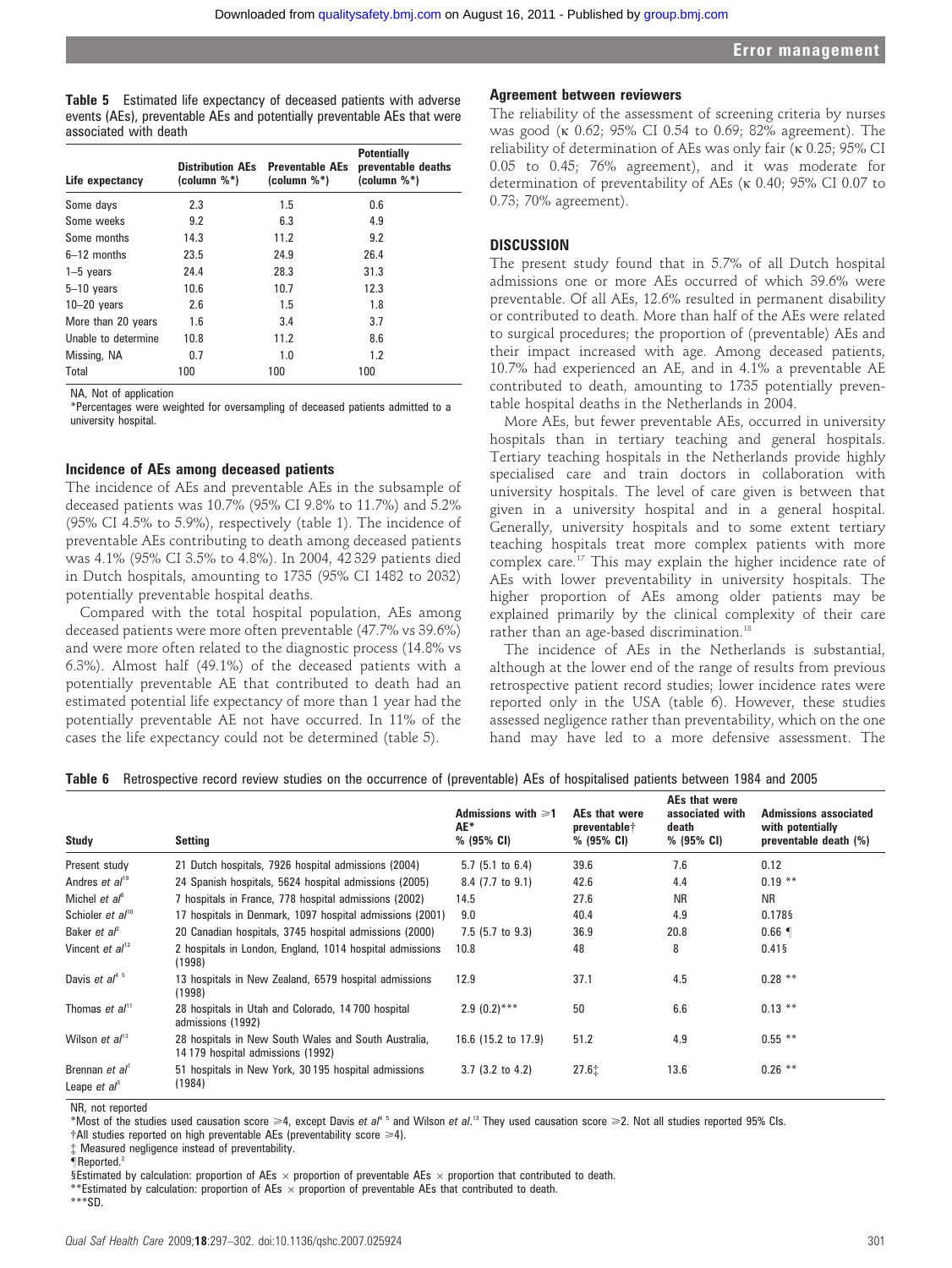conservative level for causation  $(\geq 4)$  may have resulted in lower incidence estimates than in studies using level 2 as a threshold.4 5 13 14 On the other hand, we only included patient records for which both the nursing and the medical records were present. This may have led to higher estimates, because in almost 90% of our patient records with screening criteria indicating potential AEs, valuable information was detected in the nursing record. A further explanation of the lower incidence of AEs (and the rate of potentially preventable deaths) in our study could be that the review process with two independent doctor reviewers per record has led to a stricter assessment.

Our study has several limitations. We retrospectively determined the potentially preventable deaths and life expectancy of deceased patients in case the AE had not occurred, based on information in hospital records. It is difficult to estimate the probability of death given that the error was not made.<sup>6</sup> The reviewers could estimate the life expectancy in 81% of the cases, but the results must be treated with caution. In addition, moderate reliability of the review process is a well-known problem of record review studies to identify AEs and their preventability, in which  $\kappa$  values ranged from 0.2 to 0.6.<sup>1 5 8 13 20 21</sup>

We aimed to improve the reliability of the review process by:

- $\blacktriangleright$  intensifying the training of reviewers;
- including paediatricians and neurologists as reviewers in addition to general internists and surgeons;
- using two doctors instead of a single doctor reviewer;
- continuous availability of expert consultation from 18 medical specialties;
- $\blacktriangleright$  frequently updating and communicating a frequently asked questions list for reviewers;
- by using electronic review forms.<sup>16</sup>

However, the level of agreement (k value) between two pairs of doctors in this study was not better than in other studies. The high number of reviewers and the high proportion of often complex cases of hospital deaths may have led to lower reliability. Another general weakness of all retrospective studies is hindsight bias.<sup>22</sup> Knowing the outcome and its severity may influence judgement of causation and preventability. In the present study, this could have led to an overestimation of preventable AEs that contributed to the patient's death, as judged by the reviewers.

Although judgement of presence of AEs is difficult, retrospective patient record studies are currently the best method available to assess incidence of AEs.<sup>23</sup> The results provide urgently needed insight in the current state of patient safety and possibilities for improvement of patient safety and are therefore generally highly appreciated.

Before 2004, there was no widespread public awareness of patient safety in the Netherlands. The results of this study have provided the basis for a patient safety action campaign for hospitals ''Prevent harm, work safely'', which started in 2008 and will run until 2012.<sup>24</sup>

Sufficiently powered studies, or analyses of pooled data from comparable international studies, are needed to get more insight in the incidence of (preventable) AEs for specific specialties or patient groups in order to develop more effective interventions to improve patient safety. An approach that combines record review with prospective methods, in which clinical staff are interviewed about the origin of the AE, will give a more complete picture of (preventable) AEs and organisational and human causal factors.<sup>8 25</sup> To prevent highly preventable AEs, such as AEs related to the diagnostic process, interventions to optimise healthcare procedures and multidisciplinary

management are of special interest. AEs currently defined as unpreventable require research to develop new techniques to make them preventable in the future.

Acknowledgements: We would like to thank everyone who contributed to the study: the nurses and doctors who reviewed the patient records, E van Triest for the coordination of the data collection, the 21 participating hospitals and their staff who facilitated the patient records, and P Spreeuwenberg for statistical assistance. The instruments and protocol originated from the Canadian Adverse Events study. We thank G Ross Baker for his advice.

Funding: The Dutch Patient Safety Research Program was initiated by the Orde van Medisch Specialisten [Dutch Society of Medical Specialists] and the Dutch Institute for Healthcare Improvement (CBO) with financial support from the Ministry of Health, Welfare and Sport. The programme is being carried out by EMGO Institute/VUmc and NIVEL.

Competing interests: None.

#### **REFERENCES**

- **Brennan TA**, Leape LL, Laird NM, et al. Incidence of adverse events and negligence in hospitalized patients. Results of the Harvard Medical Practice Study I. New Engl J Med 1991;324:370–6.
- **Baker GR,** Norton PG, Flintoft V, et al. The Canadian Adverse Events Study: the incidence of adverse events among hospital patients in Canada. CMAJ 2004;170:1678–86.
- 3. **Leape LL,** Brennan TA, Laird N, et al. The nature of adverse events in hospitalized patients. Results of the Harvard Medical Practice Study II. New Engl J Med 1991;324:377–84.
- **Davis P,** Lay-Yee R, Briant R, et al. Adverse events in New Zealand public hospitals II: preventability and clinical context. N Z Med J 2003;116:U624.
- 5. **Davis P,** Lay-Yee R, Briant R, et al. Adverse events in New Zealand public hospitals I: occurrence and impact. N Z Med J 2002;115:U271.
- 6. **Hayward RA, Hofer TP.** Estimating hospital deaths due to medical errors: preventability is in the eye of the reviewer. JAMA 2001;286:415–20.
- 7. **Jarman B,** Gault S, Alves B, et al. Explaining differences in English hospital death rates using routinely collected data. BMJ 1999;318:1515-20.
- 8. Michel P, Quenon JL, de Sarasqueta AM, et al. Comparison of three methods for estimating rates of adverse events and rates of preventable adverse events in acute care hospitals. BMJ 2004;328:199.
- 9. **Park RE,** Brook RH, Kosecoff J, et al. Explaining variations in hospital death rates. Randomness, severity of illness, quality of care. JAMA 1990;264:484–90.
- 10. Schioler T, Lipczak H, Pedersen BL, et al. [Incidence of adverse events in hospitals. A retrospective study of medical records] [Article in Danish]. Ugeskr Laeger 2001;163:5370–8.
- 11. Thomas EJ, Studdert DM, Burstin HR, et al. Incidence and types of adverse events and negligent care in Utah and Colorado. Med Care 2000;38:261-71.
- 12. Vincent C, Neale G, Woloshynowych M. Adverse events in British hospitals: preliminary retrospective record review. BMJ 2001;322:517-19.
- Wilson RM, Runciman WB, Gibberd RW, et al. The Quality in Australian Health Care Study. Med J Aust 1995;163:458-71.
- 14. Thomas EJ, Studdert DM, Runciman WB, et al. A comparison of iatrogenic injury studies in Australia and the USA. I: Context, methods, casemix, population, patient and hospital characteristics. Int J Qual Health Care 2000;12:371-8.
- 15. Runciman WB, Webb RK, Helps SC, et al. A comparison of iatrogenic injury studies in Australia and the USA. II: Reviewer behaviour and quality of care. Int J Qual Health Care 2000;12:379–88.
- 16. **Zegers M,** Bruijne MC de, Wagner C, et al. Design of a retrospective patient record study on the occurrence of adverse events among patients in Dutch hospitals. BMC Health Serv Res 2007;7:27–38.
- 17. Association of Tertiary Medical Teaching Hospitals. http://www.stzziekenhuizen.nl/english.html (accessed 12 Oct 2007).
- 18. Thomas EJ, Brennan TA. Incidence and types of preventable adverse events in elderly patients: population based review of medical records. BMJ 2000;320:741-4.
- 19. **Andres JMA**, Remon CA, Burillo JV, et al. National study on hospitalisation-related adverse events. ENEAS 2005. Madrid, Ministry of Health and Consumer Affairs, 2006.
- 20. Thomas EJ, Lipsitz SR, Studdert DM, et al. The reliability of medical record review for estimating adverse event rates. Ann Intern Med 2002;136:812–6.
- 21. Localio AR, Weaver SL, Landis JR, et al. Identifying adverse events caused by medical care: degree of physician agreement in a retrospective chart review. Ann Intern Med 1996;125:457–64.
- 22. Fischhoff B. Hindsight not equal to foresight: the effect of outcome knowledge on judgment under uncertainty. J Exp Psychol Hum Percept Perform 1975;1:288-99.
- 23. Lilford RJ, Mohammed MA, Braunholtz D, et al. The measurement of active errors: methodological issues. Qual Saf Health Care 2003;12(Suppl 2):ii8-12.
- 24. Nederlandce Vereniging van Ziekenhuizen, Orde van Medisch Specialisten, Landelijk Expertisecentrum Verpleging & Verzonging, et al. [Patient safety programme prevent injuries, work safely in Dutch hospitals.] [In Dutch]. Utrecht 2007.
- 25. Neale G, Chapman EJ, Hoare J, et al. Recognising adverse events and critical incidents in medical practice in a district general hospital. Clin Med 2006;6:157-62.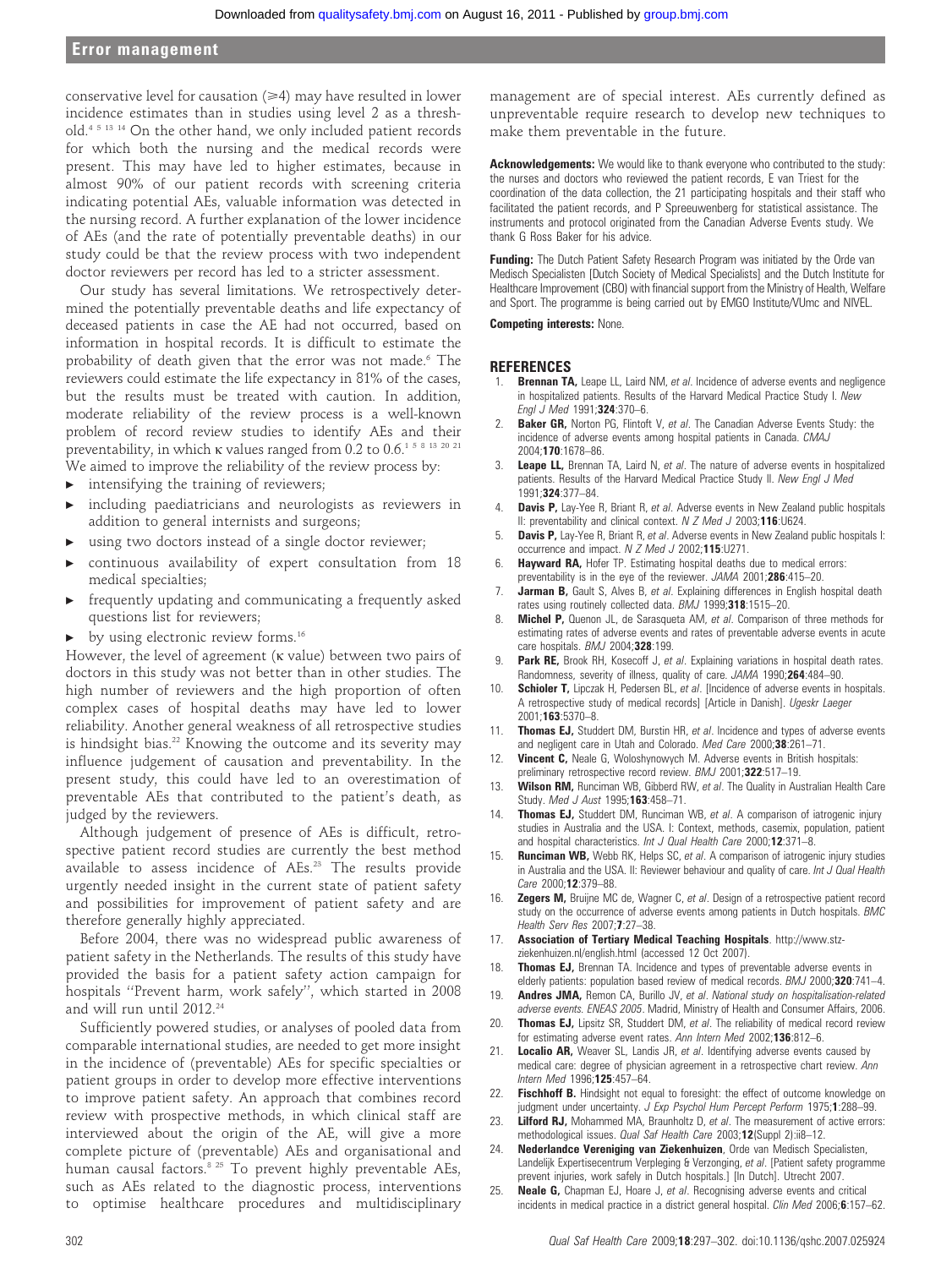Table A1 Screening criteria applied in stage 1 to 3983 records of deceased patients and 3943 records of discharged patients and the proportion of

# APPENDIX

#### Appendix A

hospital admissions positive for each criterion\*

Criteria Description Deceased patients  $\dagger$  (%) **Discharged** patients<sup>†</sup> (%)  $\overline{\mathsf{T}^{\mathsf{total}}}$  sample $\ddagger$ (%) 1 Unplanned admission before index admission (admission reasons are related to the index admission) 24 15 15 2 Unplanned readmission after discharge from index admission **12** 12 12 3 Hospital-incurred patient injury (permanent or temporary injury obtained (acquired) during index admission) 16 7 7 4 Adverse drug reaction and the second second second second second second second second second second second second second second second second second second second second second second second second second second second s 5 Unplanned transfer from general care to (an) intensive care (unit) 13 2 2 6 Unplanned transfer to another acute care hospital (after unexpected deterioration of the patient) 0 0 0 7 Unplanned return to the operating room 7 3 3 8 Unplanned removal, injury or repair of organ during surgery 4 2 2 9 Hospital-acquired infection or sepsis 21 6 7 10 Other patient complication 16 3 3 3 3 3 3 3 3 3 3 3 3 3 3 4 3 3 4 3 3 3 3 4 3 3 4 3 3 4 3 3 4 3 4 3 4 3 4 3 4  $\pm$ 11 Development of neurological deficit not present on admission 5 1 1 12 Unexpected death 47 0 2 13 Cardiac or respiratory arrest 40 0 14 Injury related to abortion or delivery 0 0 0 15 Inappropriate discharge to home 01 0 16 Dissatisfaction with care documented in the medical record 6 3 4 17 Documentation or correspondence indicating litigation and the state of the state of the state of the state of the state of the state of the state of the state of the state of the state of the state of the state of the s 18 Any other undesirable outcome not covered above 13 8 9 Percentage of records with screening criteria **70** 39 54

\*More than one criterion could be identified for one hospital admission.

{Weighted for oversampling of patients admitted to a university hospital.

{Weighted for oversampling of deceased patients and of patients admitted to a university hospital.

### Appendix B

#### Weighting proportions

The calculation of the weighting proportions accounts for the sampling strategy. The sampling weight was the inverse of the probability of being included in the sample owing to the sampling design. It accounts for the proportion of hospital admissions in the three hospital types and the proportion of discharged and deceased patients in the Dutch population of hospital admissions compared with the proportion in this study.

| Table B1 | Proportions of hospital admissions for |
|----------|----------------------------------------|
|          | discharged status and hospital type    |

|                   | <b>Proportion in Dutch</b><br>population (%) | <b>Proportion in this</b><br>study (%) |  |  |  |  |
|-------------------|----------------------------------------------|----------------------------------------|--|--|--|--|
| Discharge status  |                                              |                                        |  |  |  |  |
| Deceased          | 3                                            | 50                                     |  |  |  |  |
| Discharged        | 97                                           | 50                                     |  |  |  |  |
| Hospital type     |                                              |                                        |  |  |  |  |
| University        | 13                                           | 17                                     |  |  |  |  |
| Tertiary teaching | 28                                           | 30                                     |  |  |  |  |
| General           | 58                                           | 53                                     |  |  |  |  |

Table B2 Weighting proportions for the different sampling strata

| <b>Stratum</b>                                                  | Weighting<br>factor |
|-----------------------------------------------------------------|---------------------|
| Deceased patients admitted to a university hospital             | 0.038               |
| Deceased patients admitted to a tertiary teaching<br>hospital   | 0.063               |
| Deceased patients admitted to a general hospital                | 0.072               |
| Discharged patients admitted to a university<br>hospital        | 0.771               |
| Discharged patients admitted to a tertiary teaching<br>hospital | 0.962               |
| Discharged patients admitted to a general hospital              | 1.097               |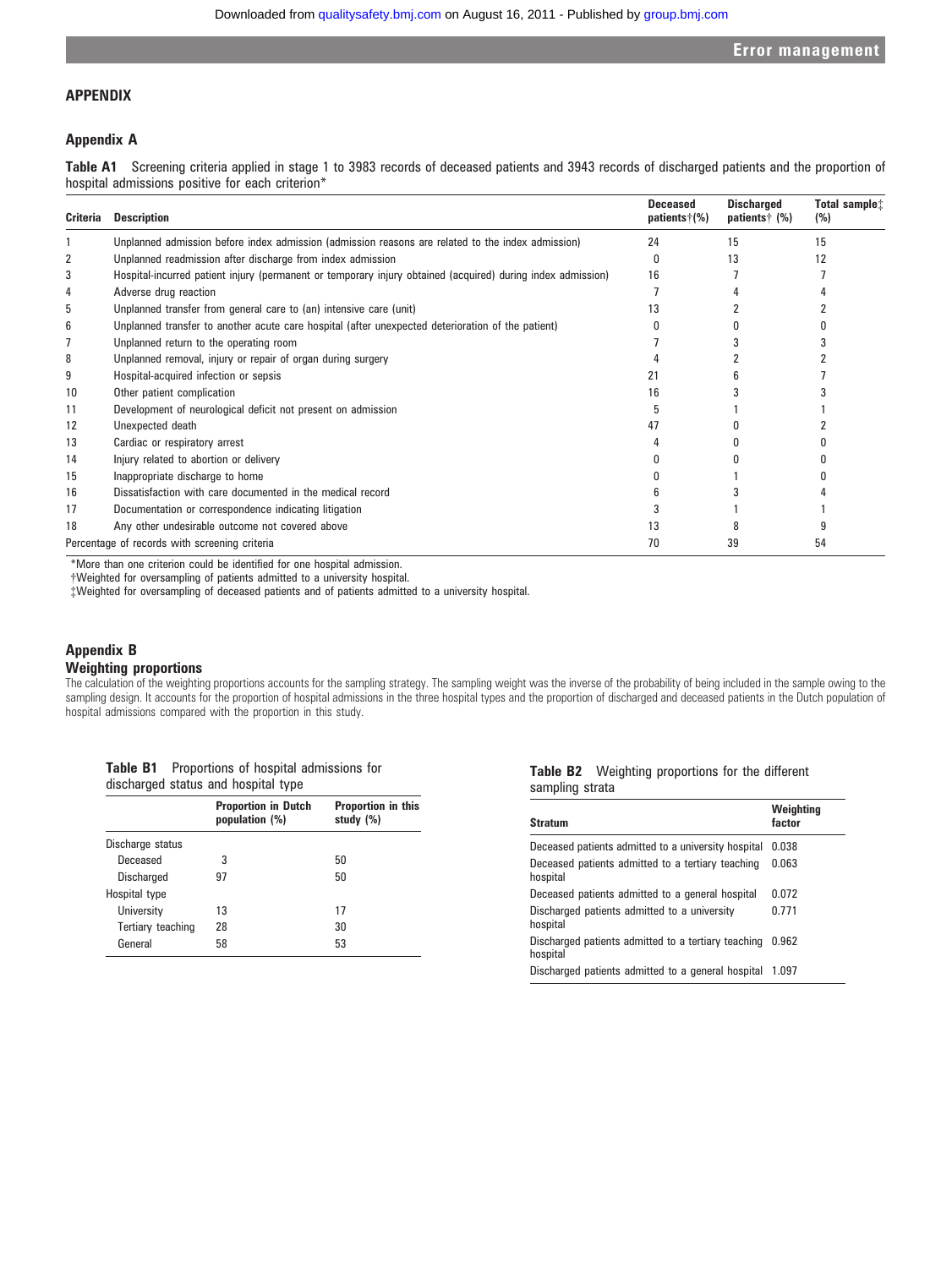# Appendix C

Table C1 Comparison of study patients and patients admitted to all Dutch acute care hospitals in 2004

| <b>Patient data</b>                                                                                          | Dutch population* | <b>Total sample</b><br>(weighted)† | <b>Dutch population</b><br>deceased<br>patients: | Sample deceased<br>patients<br>(weighted) |
|--------------------------------------------------------------------------------------------------------------|-------------------|------------------------------------|--------------------------------------------------|-------------------------------------------|
| Number of inpatient admissions (% of all<br>patients/of all deceased patients in Dutch<br>hospitals in 2004) | 1343234           | 7926 (0.6%)                        | 42 329 (3.2%)                                    | 3983 (9.4%)                               |
| Number of admissions in university hospitals<br>(% of total population/sample)                               | 179 998 (13.4%)   | 1378 (17.4%)                       | 4972 (11.7%)                                     | 780 (19.6%)                               |
| Age in years (mean (SD))                                                                                     | 55.9(21.7)        | 57.5(21.5)                         | 73.4 (13.9)                                      | 73.9 (13.4)                               |
| Men $(%)$                                                                                                    | 49.7%             | 49.1%                              | 53.4%                                            | 53.8%                                     |
| Admission duration in days (mean (SD/<br>median))                                                            | 7.3(10.4/4.0)     | 8.5(10.5/5.0)                      | 12.1(15.8/7)                                     | 12.3(15.6/7)                              |
| Urgent admissions (%)                                                                                        | 46.6              | 53.7                               | 81.0                                             | 87.9                                      |
| Hospital admission department (%)                                                                            |                   |                                    |                                                  |                                           |
| Surgery                                                                                                      | 24.4              | 24.0                               | 13.5                                             | 11.7                                      |
| Cardiology                                                                                                   | 16.1              | 12.9                               | 16.9                                             | 13.3                                      |
| Internal medicine                                                                                            | 16.1              | 15.8                               | 33.4                                             | 31.1                                      |
| Orthopaedics                                                                                                 | 8.7               | 10.4                               | 1.6                                              | 1.8                                       |
| Neurology                                                                                                    | 6.3               | 7.4                                | 13.0                                             | 12.3                                      |
| Lung diseases                                                                                                | 6.5               | 7.2                                | 13.6                                             | 13.5                                      |
| Ear, nose and throat                                                                                         | 4.5               | 4.3                                | 0.3                                              | 0.3                                       |
| Urology                                                                                                      | 5.0               | 4.2                                | 1.4                                              | 1.3                                       |
| <b>Other</b>                                                                                                 | 18.8              | 14.5                               | 11.1                                             | 14.7                                      |

\*All admissions in non-specialty and non-psychiatric acute care hospitals in the Netherlands in 2004 (Source: Prismant); hospitals with fewer than 200 beds and psychiatric and obstetric patients and patients <1 year were excluded. Admissions less than 1 day were excluded in the discharged patient group.

{Psychiatric and obstetric patients and patients ,1 year were excluded. Day admissions were only excluded in the discharged patients. Figures were weighted for oversampling of deceased patients and of patients admitted to a university hospital.

{All deceased patients in non-specialty and non-psychiatric acute care hospitals in the Netherlands in 2004 (Source: Prismant); hospitals with fewer than 200 beds and psychiatric and obstetric patients, patients <1 year and day admissions were excluded. "Psychiatric and obstetric patients and patients ,1 year were excluded. Figures were weighted for oversampling of deceased patients admitted to a university hospital.